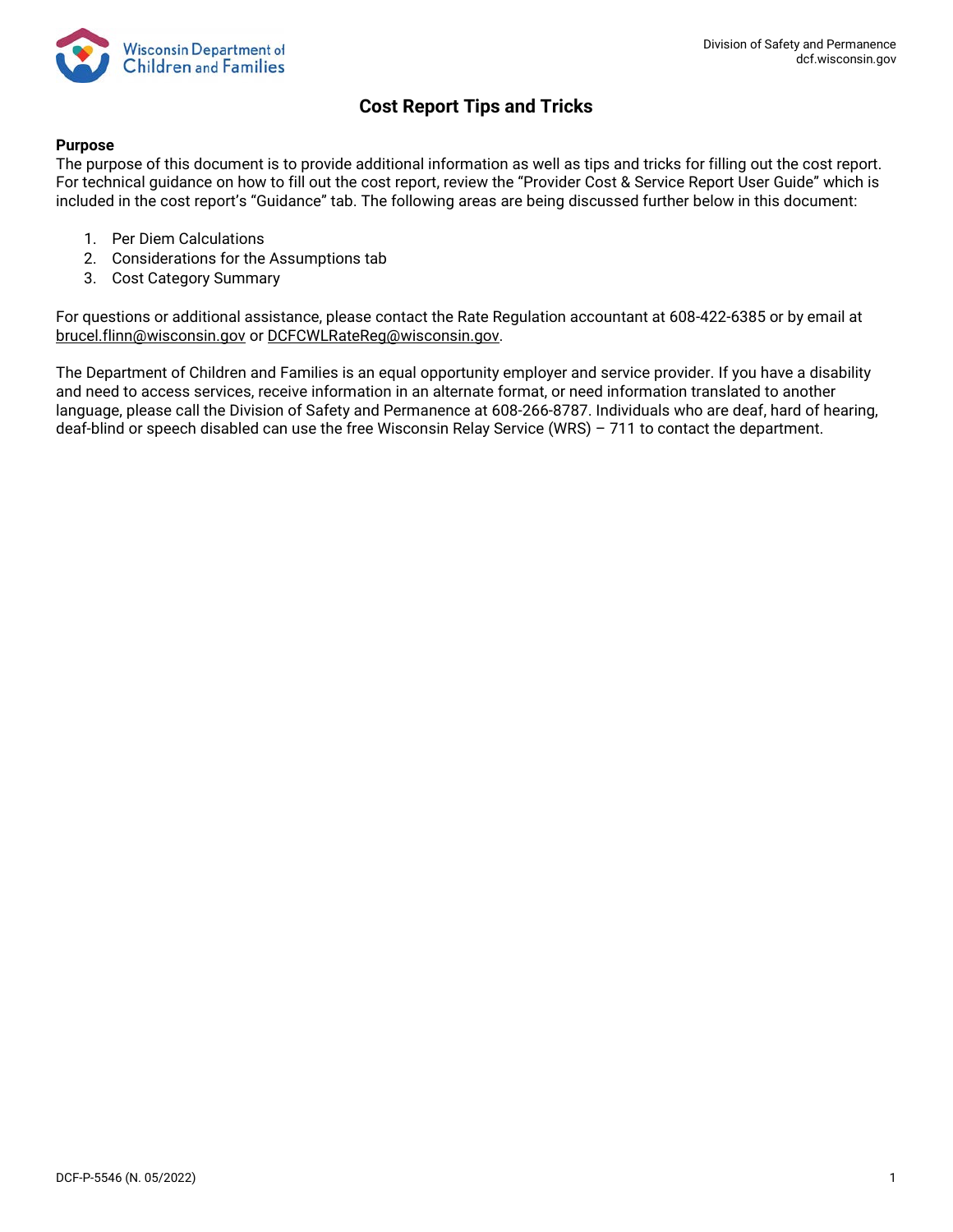## **What is the purpose of this section?**

This section is designed to demonstrate how the per diem amounts for individual cost lines are calculated, and the impact they will have on the overall calculated rate (overall per diem).

## **What is a per diem and why does it matter?**

A per diem is the amount that a provider will be paid per day for person placed in their care. The amount is based on calculations for smaller per diem amounts based on cost categories and the type of expenses incurred.

## **What are cost categories?**

These are the broad categories that expenses are grouped into. The cost categories can be found in the "Rate Calc" tab of the cost report. Examples of the categories are Plant and Property, Direct Care, Therapy, etc.

## **What are the different types of costs?**

Cost types identifies how a cost is incurred. This relates to whether the cost generally will fluctuate based on the number of placements are in your care and fall in to three types.

- 1) Fixed Fixed Costs are usually fixed for a period of a year or longer and cannot be changed or cancelled during the current fiscal period. They usually stay the same (or close) from month to month regardless of the number of clients served. An example is rent.
- 2) Variable Variable Costs will usually fluctuate in amount from month to month depending upon the number of clients served. They usually can be changed or cancelled easily during the current fiscal period. An example is food/groceries.
- 3) Semi Variable Semi-Variable Costs generally have both a Fixed and Variable component to them in which there may be a part that cannot be changed or cancelled easily during the current fiscal year or the amount may fluctuate based upon the number of clients served but there is a long lead time of several months for the amounts to be changed. An example could be legal fees where you pay an initial retainer that is non-refundable, but then may pay additional amounts based on the services required.

#### **What makes calculating a cost categories per diem difficult?**

Each cost category generally has items that are fixed, variable, and semi-variable costs. Each expense type needs to be calculated individually and then rolled up to the categories included in the "Rate Calc" tab of the Cost Report. The attached document shows which costs get included for each cost category and the type of expense it includes.

#### **What information is used in completing the calculations?**

The following information is used to complete most per diem calculations.

- Licensed Capacity (LC) Entered in Verification tab, line 3.
- Program Staffed Beds (PSB) Entered in Verification tab, line 4
- Average Daily Placements (ADP) Calculated in Verification tab, line 7
- Number of Days in Year 365 or 366. Remember this is for the year being entered into the cost report, not the current year. For example, 2020 was a leap year so would be 366.
- Direct Care staffing ratios (for direct care calculations only)
- Supervision staffing ratios (for supervision calculations only)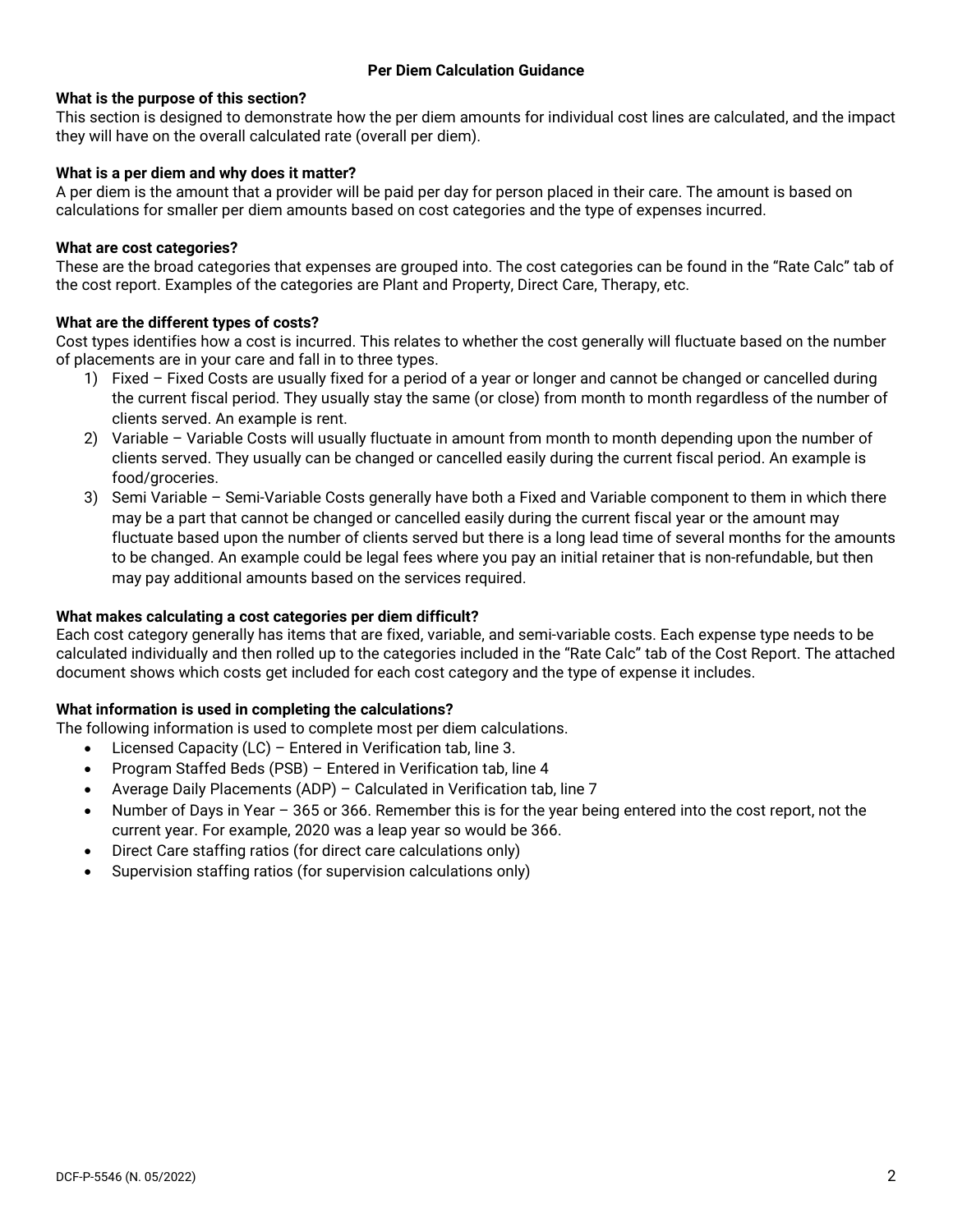## **How are per diem calculations completed?**

The table below documents how the calculations work for each type of cost except for direct care and supervision. Those calculations need to incorporate staffing ratio requirements. Explanations for how direct care and supervision per diems are calculated are included on the next page.

| Type of Expense | <b>Non-Personnel Costs</b>            | Personnel Costs <sup>1</sup> |
|-----------------|---------------------------------------|------------------------------|
| Fixed           | Cost / LC / Days in Year              | Cost / LC / Days in Year     |
| Variable        | Cost / ADP / Days in Year             | Cost / ADP / Days in Year    |
| Semi            | Cost / ((LC / ADP) /2) / Days in Year | Cost / PSB / Days in Year    |

1) This does not directly work for areas (direct care and supervision) where staffing ratio need to be taken into consideration to determine the per diem. That calculation can be seen on the next page.

## **Direct Care and Supervision**

| <b>Step Number</b> | <b>Step Purpose</b>                     | <b>Calculation</b>                                                              |
|--------------------|-----------------------------------------|---------------------------------------------------------------------------------|
|                    | Number of Full Time Positions           | Total Number of Hours <sup>2</sup> / 2080 <sup>3</sup>                          |
| 2                  | Average Annual Wage for One<br>Position | Wages for the year <sup>2</sup> / Number of Full-Time Positions (Step 1)        |
| 3                  | Position Cost per Day                   | Ave Annual Wage (Step 2) / 260 <sup>4</sup>                                     |
| 4                  | <b>Position Cost per Placement</b>      | Position Cost per Day (Step 3) / Staffing Ratio                                 |
| 5                  | Repeat                                  | Repeat steps 1 through 4 for each shift using the appropriate<br>staffing ratio |
| 6                  | Daily per Diem                          | Add the per diem calculated for each shift to come to the total per<br>diem.    |

2) Only wages and hours that were for meeting staffing ratios. For example, if time was charged to orientation/training, those hours should not be included.

- a. If you have multiple programs, you will need to include amounts for each program separately as well as those that are not assigned to a specific program.
- 3) Number of hours for a full-time staff (52 weeks \* 40 hours)
- 4) Number of workdays for full time staff (52\*5)
- 5) CPA's do not work perfectly as they are not staffed 24/7. School-time ratio is meant to account for on-call hours instead of staffed hours. This ration is currently doubled to accomplish this.

#### **What other items can impact the calculation for direct care and supervisory per diems?**

When entering personnel items, it is important to only include staff time and hours that are related to providing this care. From this perspective, it should only include their time that involves covering time related to the reported staffing ratios. For example, staff involved in orientation or training activities, may not be providing coverage and responsible for the clients at the facility. See the "Jobs" tab of the cost report for position descriptions and information about whether the position is incorporated in the calculation for the direct care or supervision per diems.

It is permitted to split staff time to multiple lines to account for time that is for direct care/supervision and for time that is for other responsibilities.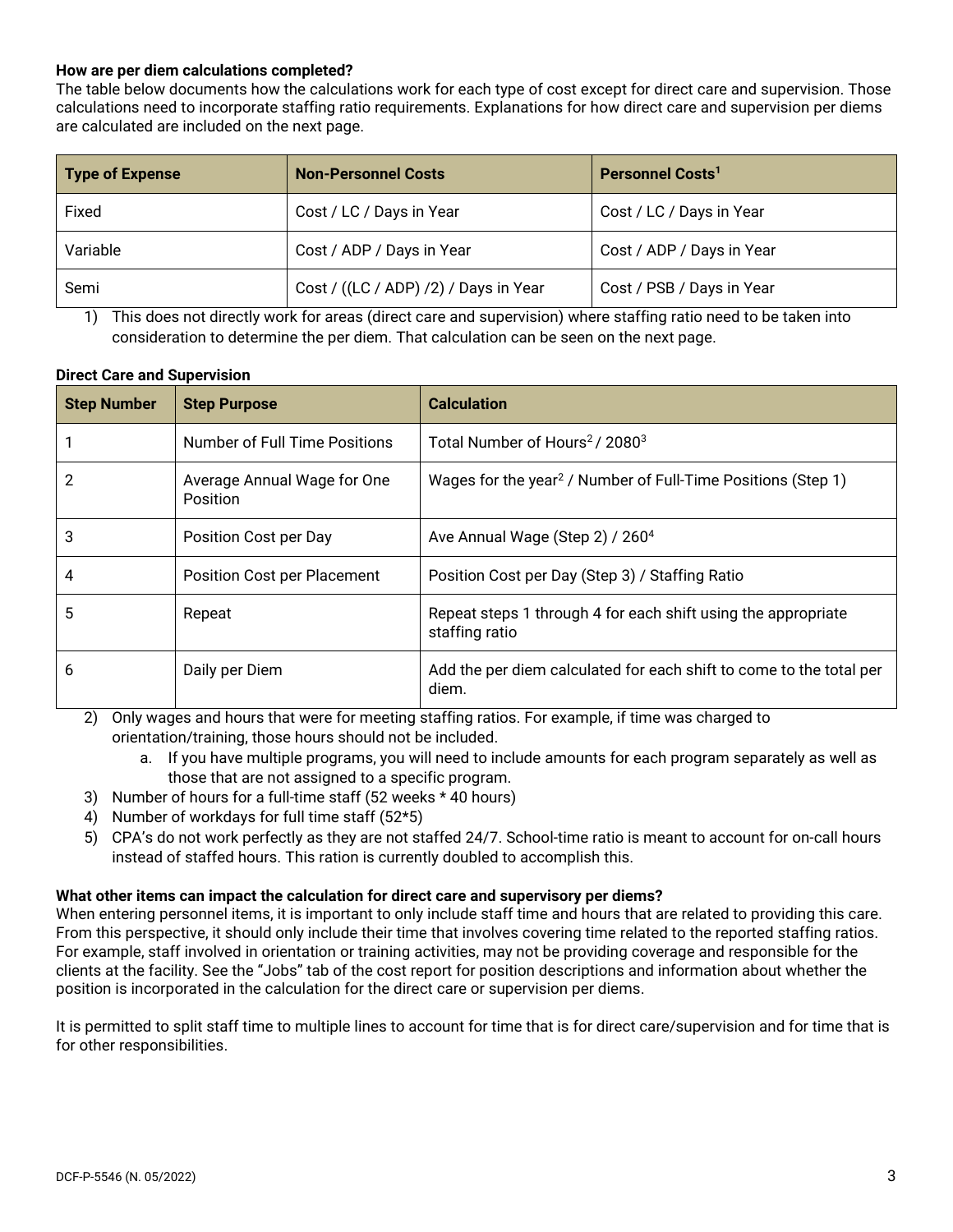## **What are the direct care and supervision staffing coverage percentages (aka "% of reported hours to expected hours" on Personnel tab), and what is the impact they have on per diem calculations?**

These staffing coverage numbers document the percent of coverage reported taking into account the staffing ratios the provider reported and the number of placements occurred during the year. These numbers provide support for the ratios that are reported if they are to be used in calculating the per diems for direct care and supervision. Only the hours that are reported to a primary job category that is attributable to direct care or supervision will be counted. The "Jobs" tab contains a listing of the primary job categories and whether they relate to direct care or supervision staffing coverage.

For example, a coverage percentage of 100% indicates that based on the provider entered ratios, the reported hours for staff providing coverage in the Personnel tab are 100% of the hours needed based on the number of placement days reported. For a coverage percentage of 50%, it indicates that staff providing coverage were below what was determined for the number of placement days reported.

It is not expected that the coverage numbers will be exactly 100% as the staffing ratios should reflect your operation strategy. These numbers are used as a high-level assessment to see if the ratios determined are reasonable.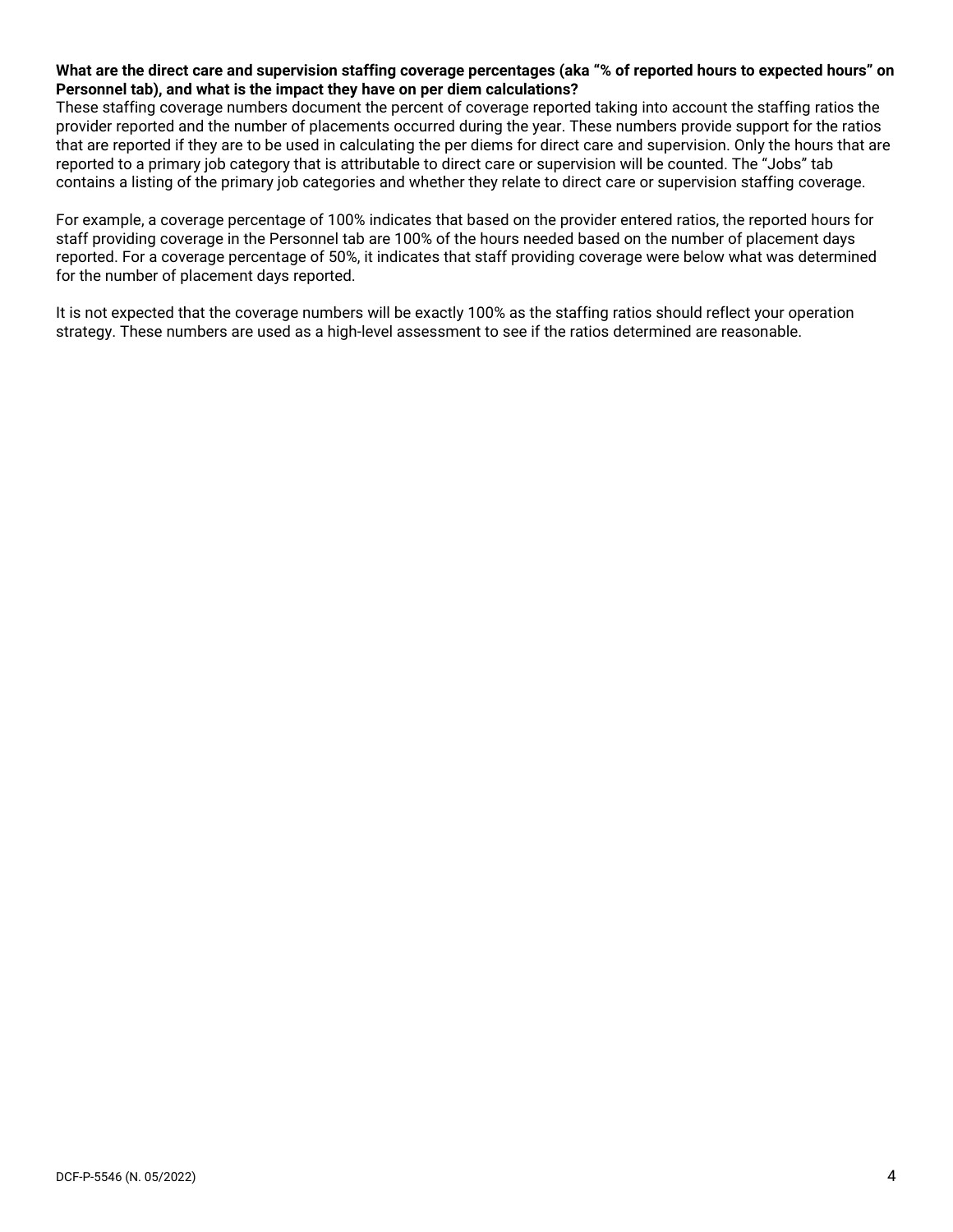## **Assumption Tab Considerations**

The cost report uses data from the previously completed, audited year. Because of this, it means we are setting rates for next year starting with last year's data which could be incomplete if we stopped there. There are two ways the rate setting process accounts for the fact that yesterday's costs may not fully predict tomorrow's including:

- 1. The Cost-of-Living Adjustment The cost report includes a cost-of-living adjustment to adjust costs from the period being reported to the year that the new rate will be effective. However, this may not be adequate.
- 2. The Assumptions tab The assumption tab is a place for providers to include details including anticipated future expenses that are not in the previous year's cost report expenses. We have included some further considerations below of common items that have been included in the assumptions tab.

Additionally, these costs may have an impact on the Max Rates that are determined each year. Assumptions that are accepted during the review process will be incorporated and included in costs when determining the max rate. If we don't know about theses costs up front, we cannot consider them for setting the max rate. This may result in a lower max rate being set for the year.

The following are common items to consider as you fill out the Assumptions tab.

- 3. New/Vacant Positions If you have position(s) that is/are unfilled, it is important to include what the intended salary/hourly wage would be.
	- a. For positions, be as specific as you can for how much they will work (i.e. full-time, half-time, etc). This can have a big impact on calculations for those that fall under the direct care and supervisor categories.
	- b. This would also be for a position that is not currently drawing a salary (notably for owners of new providers).
	- 4. Wage Adjustments Are you intending to give a competitiveness wage adjustment to staff?
		- a. When entering wage adjustments, consider the impact on an hourly basis or provide the intended effect (i.e., \$3 per hour wage increase or \$20 per hour wage). It is often discovered that a lump sum number provided is drastically below what the desired impact is intended to be. For a full-time position, 2080 hours is the standard number of hours in a year.
	- 5. Staff Responsibilities Consider the responsibilities of staff and whether their wages/time should be split to more than one classification. This may help better reflect actual costs.
		- a. The most noted position during negotiations is the owner/director having supervisory or direct care responsibilities. This may help if the organization is exceeding the max rate in certain categories, but not others.
	- 6. Think about unusual purchases you will/may need to make in the upcoming year. Especially if they are a known purchase, these can be included as assumptions for consideration.
	- 7. For expenses that are capital expenses and need to be depreciated, such as vehicle purchases or building improvements, the costs will be lower than reported. This is based on the useful life of the item being purchased. For example, a vehicle will generally be depreciated for 5 years.

Finally, all assumptions will be reviewed and considered for inclusion into the cost report. We may exclude items, for example if we repeatedly see an assumption that we now expect to be included in your cost report. During the rate setting process, you can ask for a copy of your cost report with the assumptions incorporated to see the decisions and impact if it has not been provided to you.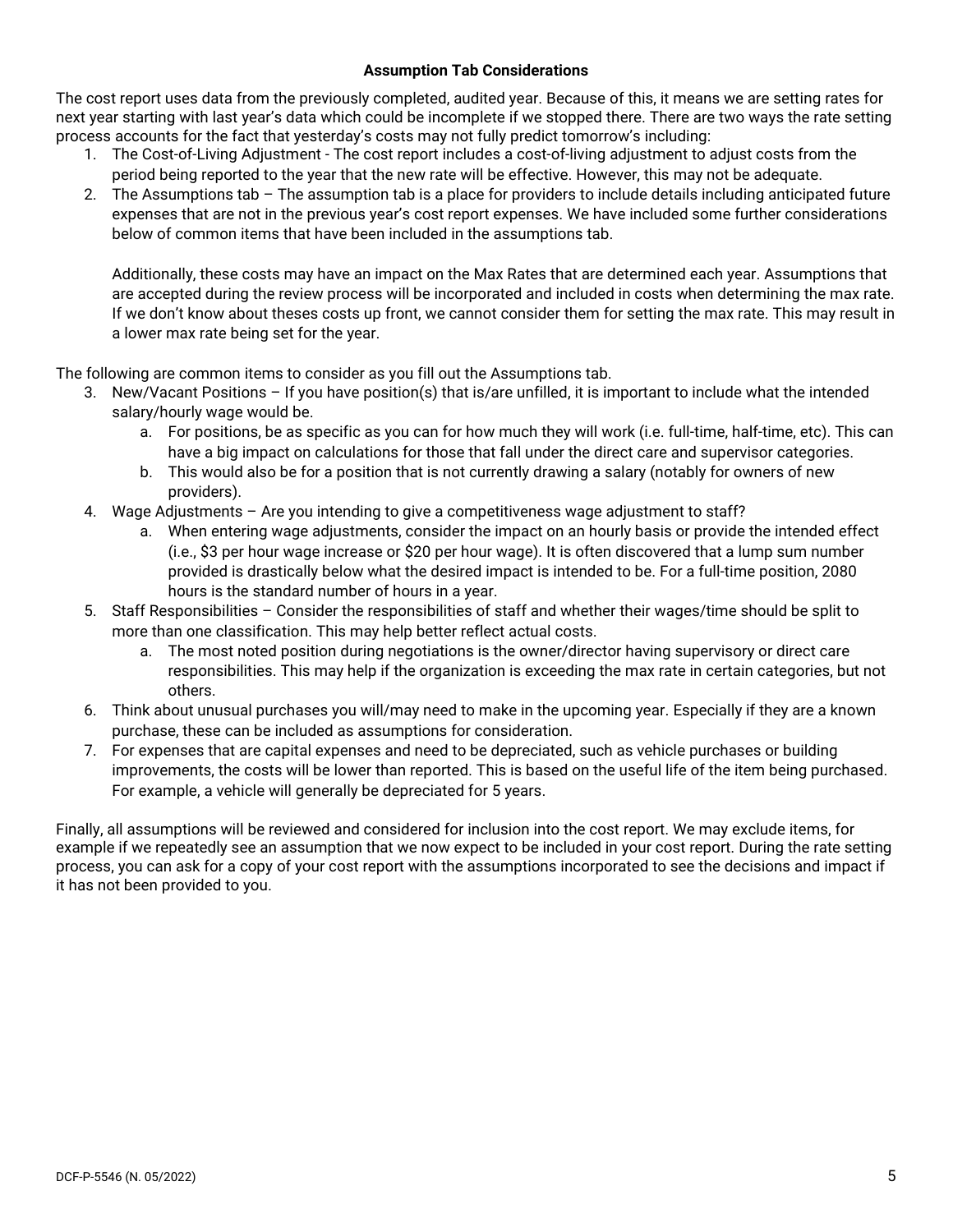## **Cost Category Summary**

\*Line refers to the numbers in column A of a tab

\*\*Cell or row refers to the spreadsheet row/columns

| <b>Component</b>               | <b>What's Included</b>                                                                                                                                                     | <b>Cost Type</b>     | <b>Where Found</b>    |
|--------------------------------|----------------------------------------------------------------------------------------------------------------------------------------------------------------------------|----------------------|-----------------------|
| Plant & Property               | Mortgage                                                                                                                                                                   | Fixed                | Prop & Trans, Line 1A |
|                                | Rent/Lease                                                                                                                                                                 | Fixed                | Prop & Trans, Line 1B |
|                                | <b>Building Insurance</b>                                                                                                                                                  | Fixed                | Prop & Trans, Line 1C |
|                                | Utilities (Electric, Gas, Water, Sewer, Trash<br>Removal)                                                                                                                  | Semi                 | Prop & Trans, Line 1D |
|                                | Real Estate/Property Taxes                                                                                                                                                 | Fixed                | Prop & Trans, Line 1E |
|                                | Leasehold/Building Improvements                                                                                                                                            | Fixed                | Prop & Trans, Line 1F |
|                                | Repairs and Maintenance - Building OnlyNon<br>Capitalizable Cost Only                                                                                                      | Semi                 | Prop & Trans, Line 1G |
|                                | Licenses, Permits & Building Inspections                                                                                                                                   | Fixed                | Prop & Trans, Line 1H |
|                                | Landscaping & Lawn Care & Snow Removal                                                                                                                                     | Fixed                | Prop & Trans, Line 11 |
|                                | <b>Security System</b>                                                                                                                                                     | Fixed                | Prop & Trans, Line 1J |
|                                | Other/Miscellaneous Specify (Property/Plant)                                                                                                                               | Depends on Specifics | Prop & Trans, Line 1L |
|                                | Furniture & Equipment Purchases                                                                                                                                            | Fixed                | Prop & Trans, Line 3A |
|                                | Repairs & Maintenance - Furniture & Equipment<br>Only                                                                                                                      | Semi                 | Prop & Trans, Line 3B |
|                                | Furniture & Equipment Lease / Rental                                                                                                                                       | Fixed                | Prop & Trans, Line 3C |
|                                | Furniture & Equipment Insurance                                                                                                                                            | Fixed                | Prop & Trans, Line 3D |
|                                | Other/Miscellaneous (Specify) - Furniture and<br>Equipment                                                                                                                 | Depends on Specifics | Prop & Trans, Line 3F |
|                                | Services (Other Outside (Specify)                                                                                                                                          | Depends on Specifics | Consumables, Line 32  |
|                                | Other / Miscellaneous (Specify)                                                                                                                                            | Depends on Specifics | Consumables, Line 49  |
|                                | Maintenance Supervisor<br>Maintenance Worker                                                                                                                               | Fixed                | Personnel, cell AM10  |
| <b>Board &amp; Incidentals</b> | Children - Allowances/ Clothing/ Gifts/<br>Incidentals/ Personal Care                                                                                                      | Variable             | Consumable, Line 10   |
|                                | Food & Beverage (Restaurants) (Dietary<br>Supplies)                                                                                                                        | Variable             | Consumable, Line 17   |
|                                | Laundry & Housekeeping                                                                                                                                                     | Semi                 | Consumable, Line 20   |
|                                | Services - Household Resources (Janitorial)                                                                                                                                | Semi                 | Consumable, Line 31   |
|                                | Supplies - Household & Janitorial                                                                                                                                          | Semi                 | Consumable, Line 42   |
|                                | Services (Other Outside (Specify)                                                                                                                                          | Depends on Specifics | Consumables, Line 32  |
|                                | Other / Miscellaneous (Specify)                                                                                                                                            | Depends on Specifics | Consumables, Line 49  |
|                                | -Food Service Manager/Director<br>-Housekeeping Supervisor<br>-Cook<br>-Housekeeping Worker<br>-Janitorial & Custodial Worker<br>-Food Service Related Workers - All Other | Semi                 | Personnel, cell AM5   |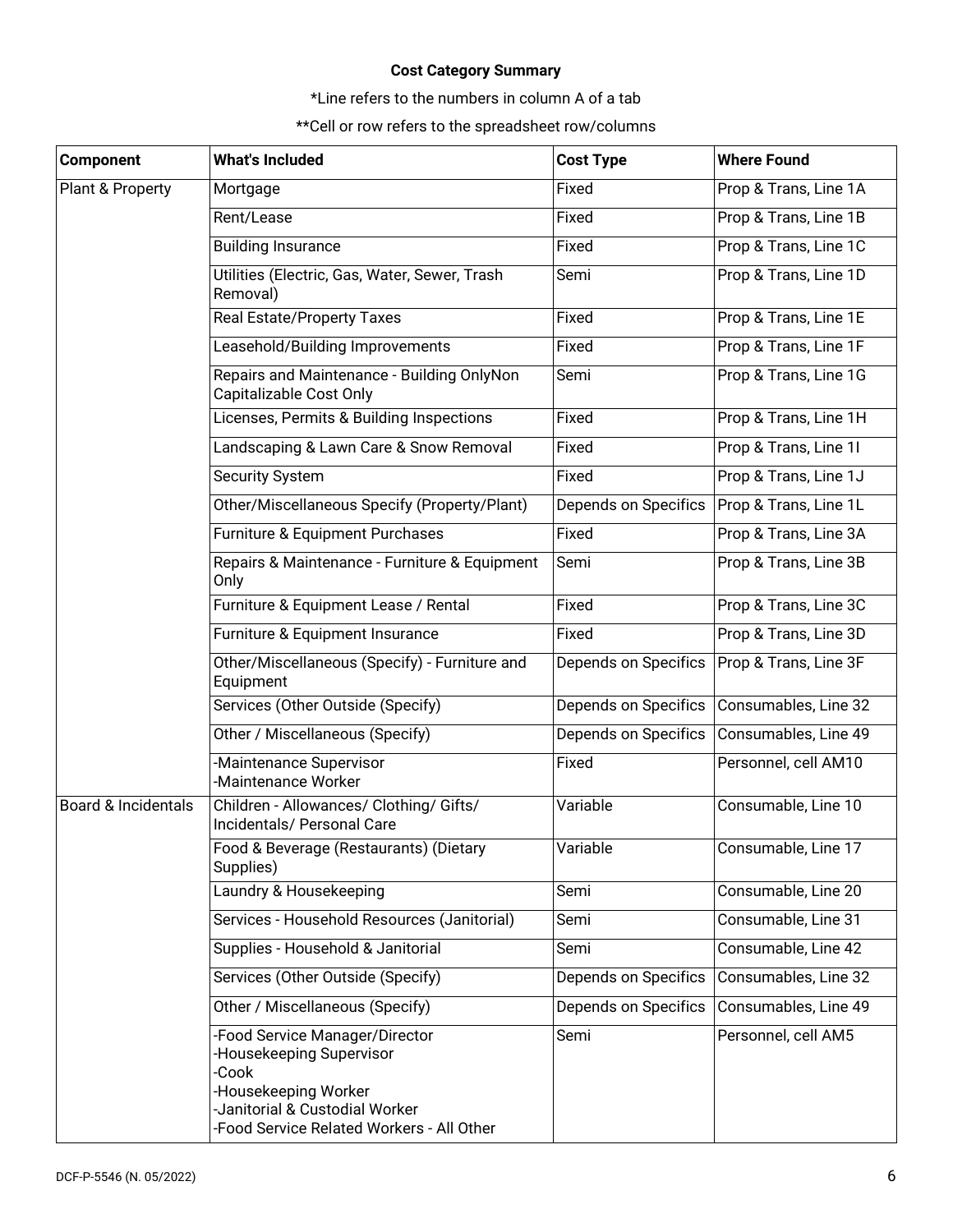| <b>Component</b>              | <b>What's Included</b>                                                                                                                                                                                                                                    | <b>Cost Type</b>     | <b>Where Found</b>   |
|-------------------------------|-----------------------------------------------------------------------------------------------------------------------------------------------------------------------------------------------------------------------------------------------------------|----------------------|----------------------|
| Administrative<br>Consumables | Advertising / Marketing For Staff Recruitment                                                                                                                                                                                                             | Semi                 | Consumables, Line 7  |
|                               | <b>Audit Fees</b>                                                                                                                                                                                                                                         | Fixed                | Consumables, Line 8  |
|                               | Bank / Accounting / Legal Fees                                                                                                                                                                                                                            | Fixed                | Consumables, Line 9  |
|                               | Employee Screening / Background Checks /<br>Recruitment                                                                                                                                                                                                   | Semi                 | Consumables, Line 16 |
|                               | Licenses, Fees & Permits                                                                                                                                                                                                                                  | Fixed                | Consumables, Line 22 |
|                               | Postage & Freight                                                                                                                                                                                                                                         | Semi                 | Consumables, Line 25 |
|                               | Printing                                                                                                                                                                                                                                                  | Semi                 | Consumables, Line 26 |
|                               | Professional Dues, Subscriptions, etc                                                                                                                                                                                                                     | Fixed                | Consumables, Line 27 |
|                               | Services - Professional                                                                                                                                                                                                                                   | Semi                 | Consumables, Line 33 |
|                               | Staff Meals While On Duty                                                                                                                                                                                                                                 | Semi                 | Consumables, Line 37 |
|                               | Supplies - Computers & Peripherals                                                                                                                                                                                                                        | Semi                 | Consumables, Line 39 |
|                               | Supplies - Office & Operating                                                                                                                                                                                                                             | Semi                 | Consumables, Line 44 |
|                               | Telephone / Internet / Cable / Satellite / Pager /<br>Fax                                                                                                                                                                                                 | Semi                 | Consumables, Line 46 |
|                               | Services (Other Outside (Specify)                                                                                                                                                                                                                         | Depends on Specifics | Consumables, Line 32 |
|                               | Other / Miscellaneous (Specify)                                                                                                                                                                                                                           | Depends on Specifics | Consumables, Line 49 |
|                               | No Current positions classified as Admin<br>Consumables                                                                                                                                                                                                   | N/A                  | Personnel, cell AM3  |
| Programmatic<br>Consumables   | Contact Services (These Costs Relate To<br>Expenses For Child - Parent Visitations.)                                                                                                                                                                      | Variable             | Consumables, Line 15 |
|                               | Supplies - Program, Vocational, Recreational,<br>Crafts, Infant                                                                                                                                                                                           | Variable             | Consumables, Line 45 |
|                               | Services (Other Outside (Specify)                                                                                                                                                                                                                         | Depends on Specifics | Consumables, Line 32 |
|                               | Other / Miscellaneous (Specify)                                                                                                                                                                                                                           | Depends on Specifics | Consumables, Line 49 |
|                               | -Program Director/Manager/Coordinator -<br><b>Agency Director</b><br>-Admissions Director/Manager<br>-Admission Coordinator/Specialist<br><b>Licensing Specialist</b><br>Community Outreach Specialist<br>Group Home Manager / Supervisor/House<br>Parent | Fixed                | Personnel, cell AM11 |
| Insurance                     | Liability Insurance                                                                                                                                                                                                                                       | Fixed                | Consumables, Line 21 |
|                               | Worker's Compensation Insurance                                                                                                                                                                                                                           | Semi                 | Consumables, Line 48 |
|                               | Services (Other Outside (Specify)                                                                                                                                                                                                                         | Depends on Specifics | Consumables, Line 32 |
|                               | Other / Miscellaneous (Specify)                                                                                                                                                                                                                           | Depends on Specifics | Consumables, Line 49 |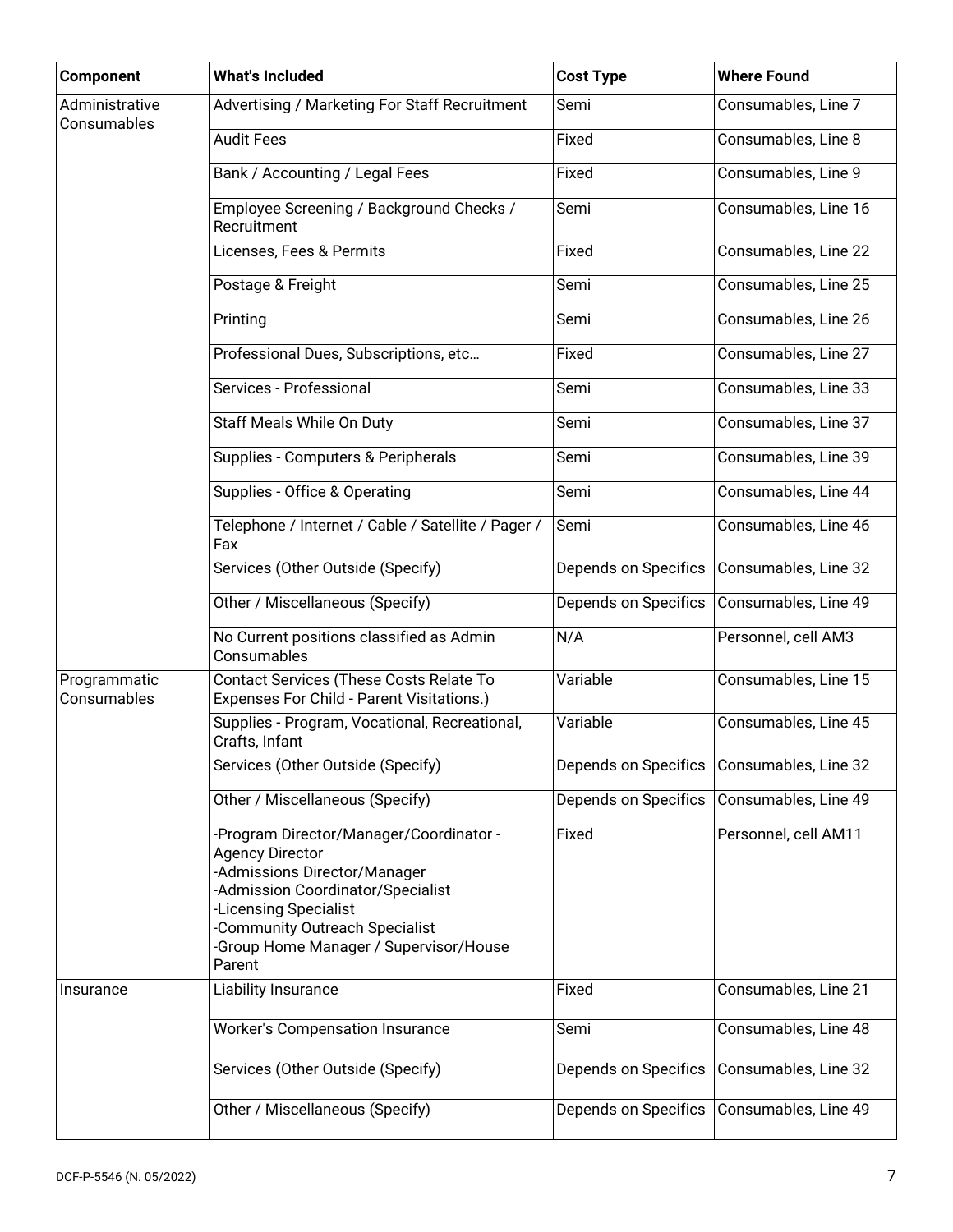| Component                  | <b>What's Included</b>                                                                                                 | <b>Cost Type</b>     | <b>Where Found</b>    |
|----------------------------|------------------------------------------------------------------------------------------------------------------------|----------------------|-----------------------|
| Depreciation               | Depreciation - Building Only (Straight Line<br>Method Allowable)                                                       | Fixed                | Prop & Trans, Line 1K |
|                            | Depreciation - Vehicle (Straight Line Method<br>Allowable)                                                             | Fixed                | Prop & Trans, Line 2J |
|                            | Depreciation - Furniture & Equipment Only<br>(Straight Line Method Allowable)                                          | Fixed                | Prop & Trans, Line 3E |
|                            | Services (Other Outside (Specify)                                                                                      | Depends on Specifics | Consumables, Line 32  |
|                            | Other / Miscellaneous (Specify)                                                                                        | Depends on Specifics | Consumables, Line 49  |
| <b>Direct Care</b>         | Resident Care Worker<br>Case Manager/Social Worker<br>Intake Worker/Coordinator                                        | Variable             | Personnel, cell AM6   |
| <b>Supervisor Staffing</b> | -Case Manager/Social Worker -<br>Supervisor/Director<br>-Supervisor of Resident Care Worker                            | Variable             | Personnel, cell AM12  |
| Training                   | Training / Development / Conference /<br><b>Convention Costs</b>                                                       | Semi                 | Consumables, Line 47  |
|                            | Services (Other Outside (Specify)                                                                                      | Depends on Specifics | Consumables, Line 32  |
|                            | Other / Miscellaneous (Specify)                                                                                        | Depends on Specifics | Consumables, Line 49  |
|                            | Direct Care and Supervision<br>Orientation/Training                                                                    | Fixed                | Personnel, cell AM14  |
| Transportation             | Vehicle Purchases - Below \$5,000 Each<br>If amount indicated exceeds \$5,000 provide a<br>detailed list of purchases. | Fixed                | Prop & Trans, Line 2A |
|                            | <b>Purchased Transportation For Clients</b><br>(Taxi Fees, Bus Fare, Contracted Services Etc)                          | Variable             | Prop & Trans, Line 2C |
|                            | Agency Vehicle Operating & Maintenance Cost<br>(Gas, Oil, Repair, Maint, Etc)                                          | Semi                 | Prop & Trans, Line 2D |
|                            | Agency Vehicle Insurance, License &<br>Registration                                                                    | Fixed                | Prop & Trans, Line 2E |
|                            | Transportation Lease / Rental                                                                                          | Fixed                | Prop & Trans, Line 2F |
|                            | <b>Staff Mileage Reimbursement</b>                                                                                     | Semi                 | Prop & Trans, Line 2G |
|                            | Other / Miscellaneous (Specify) - Travel Costs                                                                         | Depends on Specifics | Prop & Trans, Line 2K |
|                            | Services (Other Outside (Specify)                                                                                      | Depends on Specifics | Consumables, Line 32  |
|                            | Other / Miscellaneous (Specify)                                                                                        | Depends on Specifics | Consumables, Line 49  |
|                            | -Driver/Chauffeur                                                                                                      | Semi                 | Personnel, cell AM15  |
| Recreation/Milieu          | Activities/Outings/Recreation For Children                                                                             | Variable             | Consumables, Line 3   |
|                            | Services (Other Outside (Specify)                                                                                      | Depends on Specifics | Consumables, Line 32  |
|                            | Other / Miscellaneous (Specify)                                                                                        | Depends on Specifics | Consumables, Line 49  |
|                            | -Recreation/Activity-Coordinator /Director                                                                             | Semi                 | Personnel, cell AM9   |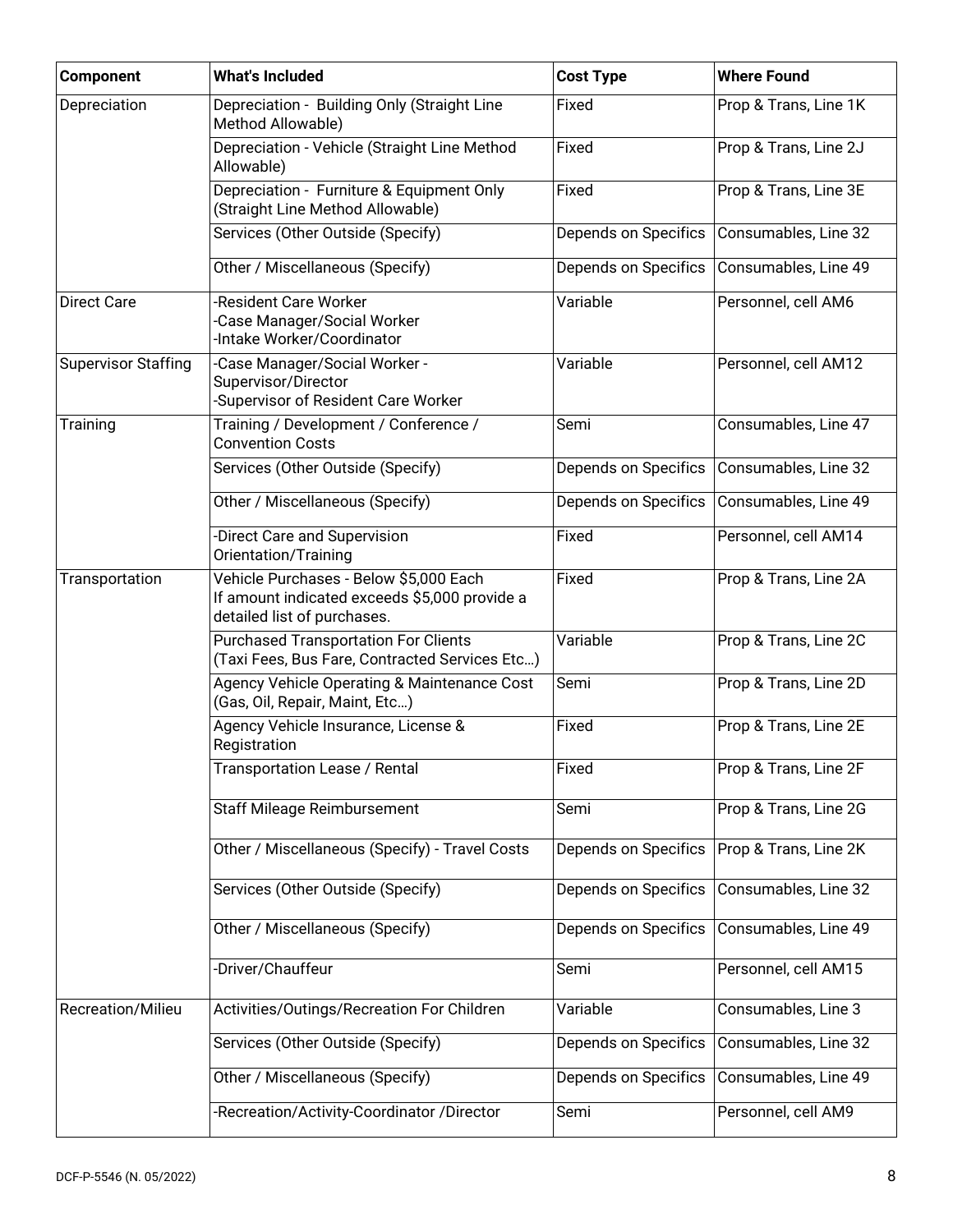| <b>Component</b>                 | <b>What's Included</b>                                                                                                                                    | <b>Cost Type</b>     | <b>Where Found</b>   |
|----------------------------------|-----------------------------------------------------------------------------------------------------------------------------------------------------------|----------------------|----------------------|
| <b>Foster Parent</b><br>Training | <b>Foster Parent Recruitment &amp; Training</b>                                                                                                           | Semi                 | Consumables, Line 18 |
|                                  | Services (Other Outside (Specify)                                                                                                                         | Depends on Specifics | Consumables, Line 32 |
|                                  | Other / Miscellaneous (Specify)                                                                                                                           | Depends on Specifics | Consumables, Line 49 |
| <b>Foster Parent</b><br>Respite  | <b>Foster Parent Respite</b>                                                                                                                              | Variable             | Consumables, Line 19 |
|                                  | Services (Other Outside (Specify)                                                                                                                         | Depends on Specifics | Consumables, Line 32 |
|                                  | Other / Miscellaneous (Specify)                                                                                                                           | Depends on Specifics | Consumables, Line 49 |
| Milieu                           | Therapy/Therapeutic Services - Psychiatric                                                                                                                | Variable             | Consumables, Line 34 |
|                                  | Services - Purchased Clinical (Speech, Hearing,<br>Occupational & Physical Therapies)                                                                     | Variable             | Consumables, Line 35 |
|                                  | Services (Other Outside (Specify)                                                                                                                         | Depends on Specifics | Consumables, Line 32 |
|                                  | Other / Miscellaneous (Specify)                                                                                                                           | Depends on Specifics | Consumables, Line 49 |
|                                  | -Therapist<br>Psychiatrist<br>Counselors - All Other                                                                                                      | Semi                 | Personnel, cell AM13 |
| Education                        | Services - Educational (i.e. Tutoring)                                                                                                                    | Variable             | Consumables, Line 29 |
|                                  | Supplies - Children's School                                                                                                                              | Variable             | Consumables, Line 38 |
|                                  | Supplies - Educational                                                                                                                                    | Variable             | Consumables, Line 40 |
|                                  | Services (Other Outside (Specify)                                                                                                                         | Depends on Specifics | Consumables, Line 32 |
|                                  | Other / Miscellaneous (Specify)                                                                                                                           | Depends on Specifics | Consumables, Line 49 |
|                                  | -Principal/Director<br>-School Teacher<br>-Teacher's Aide<br>-Administrators - Education<br>-Education Workers - All Other                                | Semi                 | Personnel, cell AM7  |
| Medical                          | Services - Health & Dental Needs Assessments /<br>Resources                                                                                               | Variable             | Consumables, Line 30 |
|                                  | Supplies-Health & First Aid (Medical & Drugs)                                                                                                             | Variable             | Consumables, Line 41 |
|                                  | Services (Other Outside (Specify)                                                                                                                         | Depends on Specifics | Consumables, Line 32 |
|                                  | Other / Miscellaneous (Specify)                                                                                                                           | Depends on Specifics | Consumables, Line 49 |
|                                  | -Licensed Practitioner or Vocational Nurse (LPN<br>or LVN)<br>-Medical Assistant/Technician<br>-Registered Nurse (RN)<br>-Health Practitioner - All Other | Semi                 | Personnel, cell AM8  |